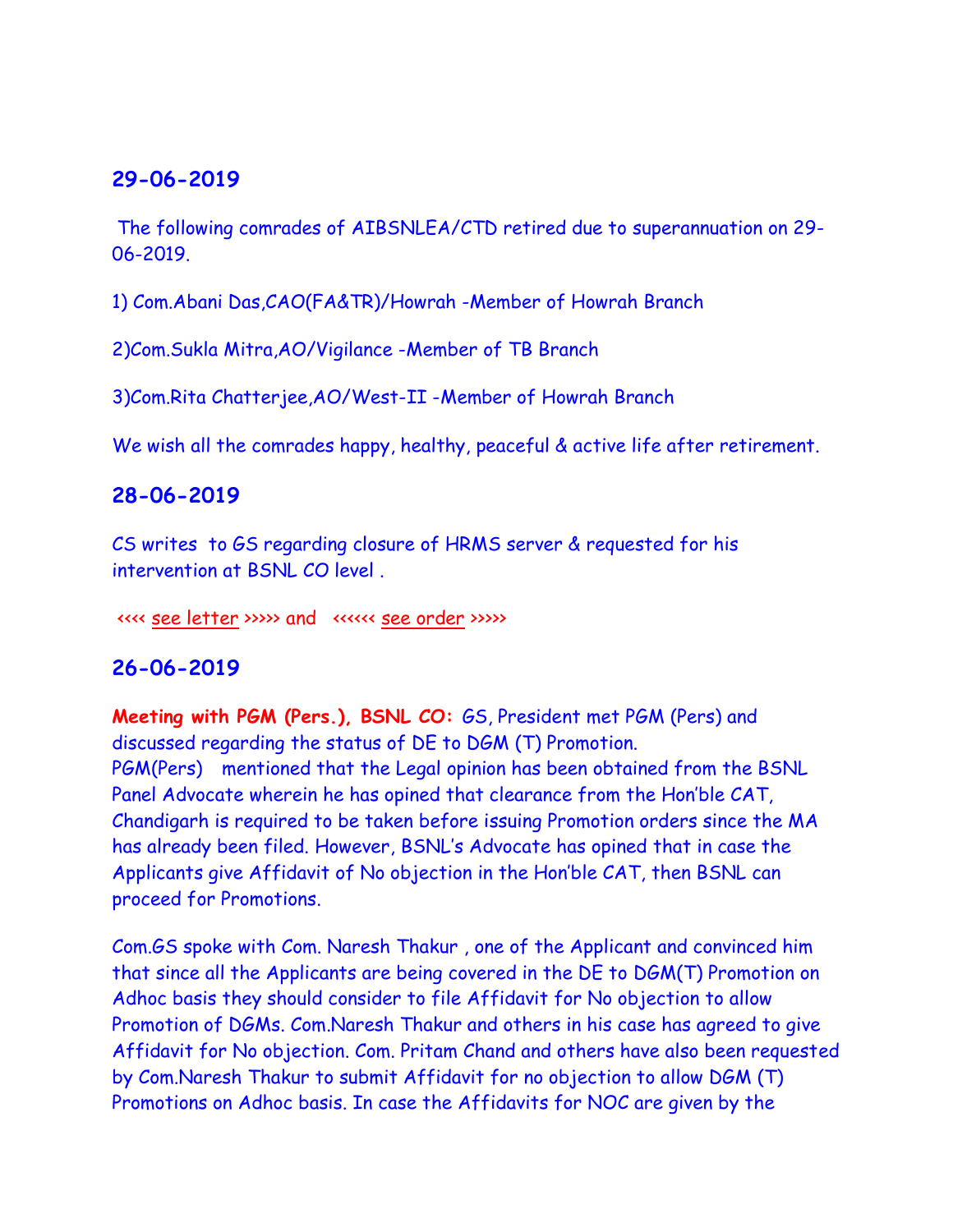applicants by tomorrow then the Promotion orders of DGM (T) will be issued immediately.

### **26-06-2019**

**GS writes to** Shri **Narendra Modi Ji, Hon'ble Prime Minister of India Govt. of India** regarding Revival of BSNL[<<<Click here for letter>>](http://www.aibsnleachq.in/cmd_190626.pdf)

### **24-06-2019**

**Meeting with Director (CM/HR):** GS, President met Director (CM/HR) and discussed regarding

**(a) DE to DGM (T) Promotion:** We requested Dir (HR) to expedite the CPC from DE to DGM (T) Promotion on Ad-hoc basis. Dir (HR) mentioned that he has already directed PGM (Pers) that after the submission of DE Seniority list to the Hon'ble CAT Chandigarh, the Legal Opinion may be taken from BSNL's Panel Advocate for issuing DE to DGM (T) Promotion orders. He assured to find out the status from PGM (Pers) today itself and on receipt of the Legal opinion immediate action will be taken for DE to DGM (T) promotion.

**(b) Guidelines for incurring Capital Expenditure – prior permission from BSNL Corporate Office:** We express our serious concern against the BSNL Corporate Office Letter dated 12.6.2019 regarding guidelines for incurring Capital Expenditure, wherein Circles have been directed to take prior approval of the BSNL Corporate Office before floating the New Tenders for Capital Expenditure and keeping abeyance the APOs/POs against the finalized Tenders and no Capital expenditure without the written approval of the BSNL Corporate Office, it will hamper the BSNL Operation & Maintenance work and its growth. Dir (HR) appreciated our concern and assured to look in to the matter.

**(c) Group of Secretaries Meeting on BSNL/MTNL Revival:** DIR (HR) confirmed that today Cabinet Secretary holding the meeting of Group of Secretaries to discuss the Revival Plan of BSNL/MTNL. It is expected that after seeing the presentation, the Group of Secretaries may suggest the final Revival Plan to be taken up in the Cabinet for approval.

### **24-06-2019**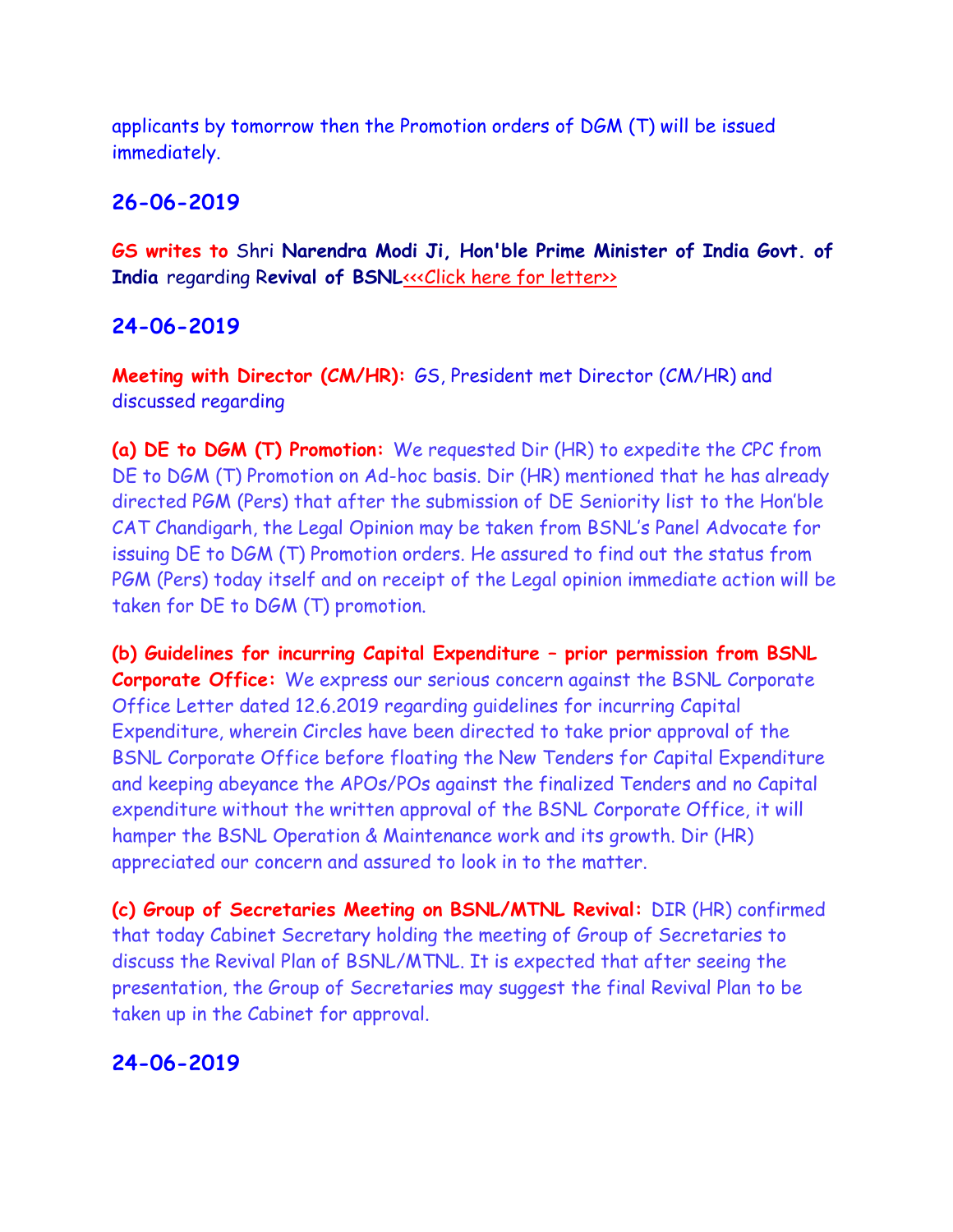**Meeting with PGM (Pers.), BSNL CO:** GS, President met PGM (Pers) in the presence of DGM (Pers.JM) and discussed regarding

**(a) DE to DGM (T) Promotion:** We requested to expedite the CPC from DE to DGM (T) Promotion on Ad-hoc basis. PGM (Pers.) mentioned that the DE Seniority list has been submitted to the Hon'ble CAT Chandigarh and the legal opinion has been called from the BSNL Panel Advocate and there after the necessary action for CPC will be taken. The Legal opinion from BSNL's Advocate is expected shortly.

**(b) Utilization of MT Quota 336 CAO Posts:** We requested to take the approval of BSNL Management Committee for utilization of 336 MT Quota CAO Posts for Ad-hoc promotions. PGM (Pers) informed that the file is under process for the approval of the Competent Authority.

**(c) Consideration Request/Tenure transfers/Modification orders in the cadre of DGM (T)/AGM/SDE CAO/AO:** We requested PGM (Pers) to consider the request/tenure transfers in respect of DGMs who have completed two years tenure and also in the verge of retirement. We also requested to consider the request/ tenure transfers /modification orders in the care of /AGM/SDE CAO/AO. PGM (Pers) assured to look in to the matter.

**(d) Regularization of the date of Promotion of AGMs/DEs as 29.6.2018:** We requested for the regularization of the date of Promotion of AGMs/DEs as 29.6.2018 irrespective of their date of joining duty and extension of subsequent benefits if any with respect to the date of Promotion on 29.6.2018 pursuant to the instructions contained in AGM (Pers.I) BSNL CO, New Delhi Letter dated 4.7.2018, 5.7.2018 & 6.7.2018. In this regard we informed that AIBSNLEA has written a letter to the GM (Pers) on 03.10.2018 along with the Clarification sought by the CGM Kerala Circle on 27.7.2018 but till date no clarification was issued by the Pers. Branch of the BSNL Corporate Office to Kerala Circle or other Circles. After detailed discussion PGM (Pers) assured to issue the clarification shortly.

### **24-06-2019**

AIBSNLEA released poster on 6th All India Conference at Vijaywada from 14th July, 2019 to 16th July, 2019. Host AP Circle will shortly dispatch some posters to all the Circles for publicity. In case needed more may be printed locally by Circles / Districts.....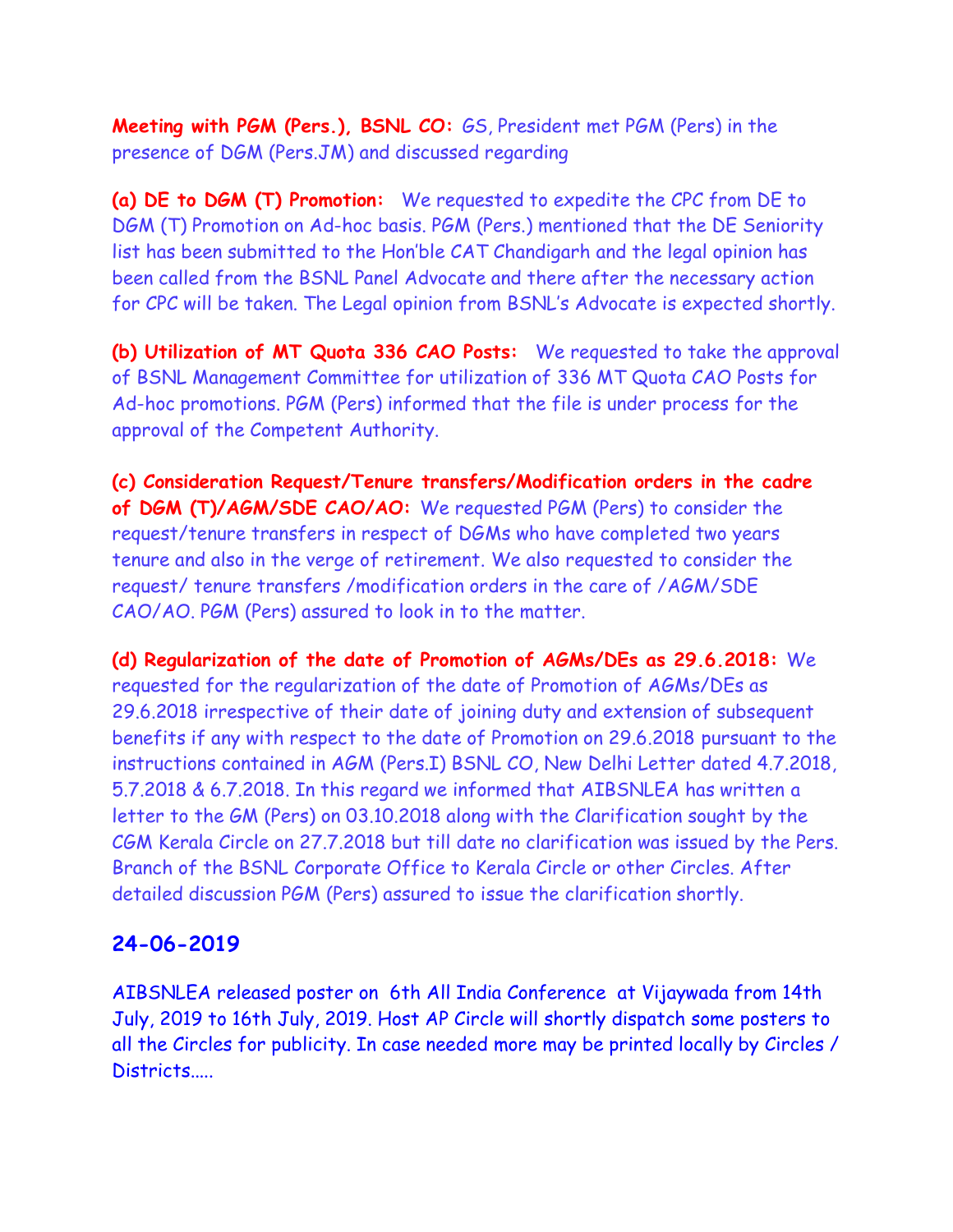Click here for poster in <u>«<<CDR Format>>> <<<PDF File>></u>>>>>>

# **21-06-2019**

<<<<<<Click here [for Circle Secretary Report Format to](http://www.aibsnleachq.in/AIC%20Vijawada%20CS%20%20Reports.docx) [placed in the 6](http://www.aibsnleachq.in/AIC%20Vijawada%20CS%20%20Reports.docx)th All India [Conference of AIBSNLEA held from 14th to 16th of July](http://www.aibsnleachq.in/AIC%20Vijawada%20CS%20%20Reports.docx) at Tummalapalli [Kshethrayya Vari Kalashetram, Vijayawada, Andhra Pradesh>>>>>](http://www.aibsnleachq.in/AIC%20Vijawada%20CS%20%20Reports.docx) [<<<< PDF](http://www.aibsnleachq.in/AIC%20Vijawada%20CS%20%20Reports.pdf)  [Format>>>](http://www.aibsnleachq.in/AIC%20Vijawada%20CS%20%20Reports.pdf)

# **21-06-2019**

Status of JTO to SDE Promotion case at Hon'ble High Court Ernakulam:

The Review Petition filed by the BSNL for the JTO to SDE Promotion case in the Hon'ble High Court Ernakulam came up for final hearing on 20.6.2019. From BSNL Corporate Office, New Delhi DGM (Pers-S.M) & and AGM(Pers-Legal) were deputed to Ernakulam. Senior Lawyer from New Delhi argued the case on behalf of BSNL. Arguments were completed and the Judgement is reserved. The proceedings on the Contempt Petition are stayed till the Judgement is delivered.

# **21-06-2019**

Meeting with Shri Ravi Shankar Prasad ji, Hon'ble of Minister for Communications, Law and Justice and Electronics and Information Technology:

GS and President met Shri Ravi Shankar Prasad ji, Hon'ble Minister of Communications, Law and Justice and Electronics and Information Technology, New Delhi and welcomed / felicitated him on assuming the High Office of Hon'ble Minister of Communications, Law and Justice and Electronics and Information Technology and requested for early 'Revival of BSNL'. Hon'ble MOC assured to look into. MOC then directed us to meet him with prior appointment as he also wanted to discuss the issues related to BSNL

## **21-06-2019**

Meeting with Shri Dhotre Sanjay ji, Hon'ble of State Minister for Communications: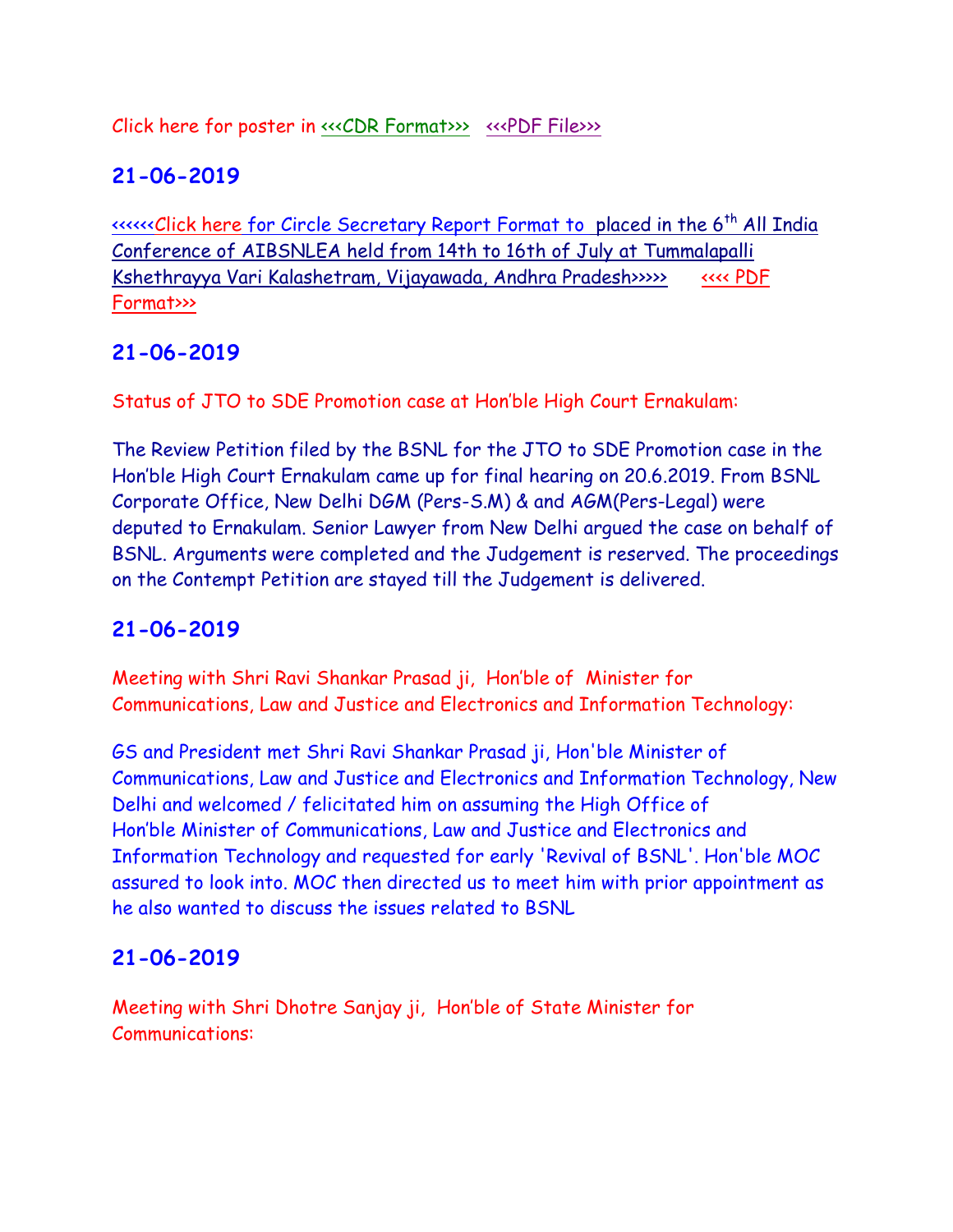GS and President met Shri Dhotre Sanjay Hon'ble State Minister for Communications, New Delhi and welcomed / felicitated him for assuming the High Office of Hon'ble of State Minister for Communications.

We have invited the Hon'ble MOSC as Chief Guest for our 6<sup>th</sup> All India Conference scheduled to be held at Vijawada. Hon'ble MOSC replied that he was pre occupied due to Parliament session and it is very difficult to attend the Conference.

GS explained in detail about the present financial status of the BSNL viz nonpayment of Electricity bills, Vendor bills, Rent bills, Mtce., work bills, Housekeeping bills etc., and dip in Revenue & cash flow and requested for the 1) immediate Financial support to BSNL 2) Allotment of 4G Spectrum and 3) Revival of BSNL. He also explained about our long pending demands of non-settlement of 3<sup>rd</sup> PRC with 15% fitment enefits, Pension revision and Pension Contribution on actual basic pay.

After patient hearing Hon'ble MOSC replied that the DOT and the Govt. is working out the Revival Plan of BSNL and directed us to come with suggestions and alternative solutions in writings for discussions to sort out the financial crisis of the BSNL

### **21-06-2019**

CS forwarded the request of Com.Subesh Kr Dasgupta AO/ITPC,KOL with all documents & personally talked to him to pursue the case at the earliest.

### **21-06-2019**

The Pre AIC Extended CEC meeting of AIBSNLEA/CTD held on 20th June 2019 ,Thursday at the association office . OS(E),CP,CS were present. All CEC members & almost all delegates for the 6th AIC at Vijayawada also attended the meeting. Discussion regarding ensuing AIC, collection of donation, collection of advertisements & organisational position took place. All are requested to deposit their collection & contribution to the FS/AFS positively by 5th July 2019, so that we can keep our commitment to our host circle. CS thanked all comrades for their endeavour to collect fund even in this crucial stage & to keep our organisation in a mighty state. OS(E) & CP in their deliberation elaborately explained about our role in the forthcoming AIC. The meeting ended with a positive note.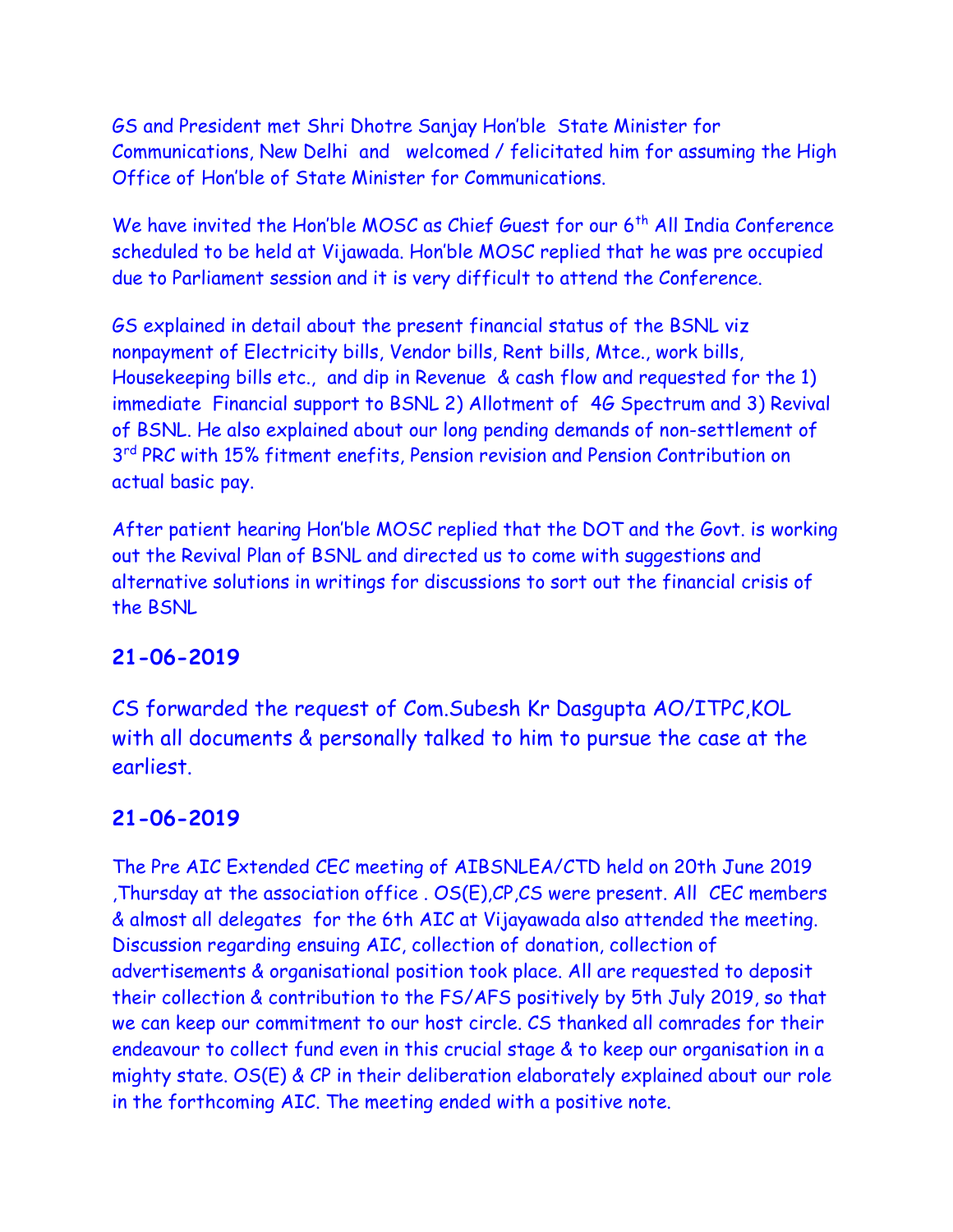### **20-06-2019**

#### **GS writes to**

(i) Shri A.M. Gupta, General Manager (SR), BSNL Corporate Office regarding Membership Verification of Executives' Association through an electronically / lT devised system - AIBSNLEA suggestions...[.<<<Click here for letter>>>](http://www.aibsnleachq.in/GM(SR__190620.PDF)

(ii) Shri Sheetla Prasad, Director (HR), BSNL Board regarding change of Reporting of E.Z.B.C. to CTD Clarification– [<<<Click here for letter>>>](http://www.aibsnleachq.in/DIR(HR)_190620.pdf)

### **20-06-2019**

Meeting with CMD BSNL: GS and President, met CMD BSNL in the presence of PGM (Pers) and discussed regarding DE to DGM (T) Adhoc Promotion. We expressed our serious concern against the non-issuing of DE to DGM Promotions on one Pretext or the other. We explained that since the seniority list of DEs has been finalized and placed in Public Domain, considering the objections, if any and informing to the Hon'ble CAT Chandigarh, DE to DGM promotion on the Adhoc basis can be issued. CMD directed PGM (Pers) to discuss the matter with the CGM (legal) for an early action.

### **20-06-2019**

Meeting with PGM (Pers.), BSNL CO: GS, President and AGS (F) met PGM (Pers) in the presence of DGM (Pers.JM) and discussed regarding

(a) DE to DGM Promotion- We requested to expedite the CPC from DE to DGM Promotion on Ad-hoc basis. PGM (Pers.) mentioned as per the legal opinion of CGM ( Legal), MA is being filed in the Hon'ble Chandigarh CAT vacation Bench working at Hon'ble PCAT New Delhi along with DE/AGM (T) Regular Seniority list as an urgent petition to take clearance from the Hon'ble CAT, Chandigarh. We pleaded the PGM (Pers) that CPC from DE to DGM is to be conducted on Adhoc basis and promotion orders can be issued subject to outcome of the various Court cases. After detail discussion, PGM (Pers) assured that today the DE Seniority List will be submitted along with the MA to the Hon'ble CAT Chandigarh and there after the necessary action for CPC will be taken in consultation with CGM (Legal).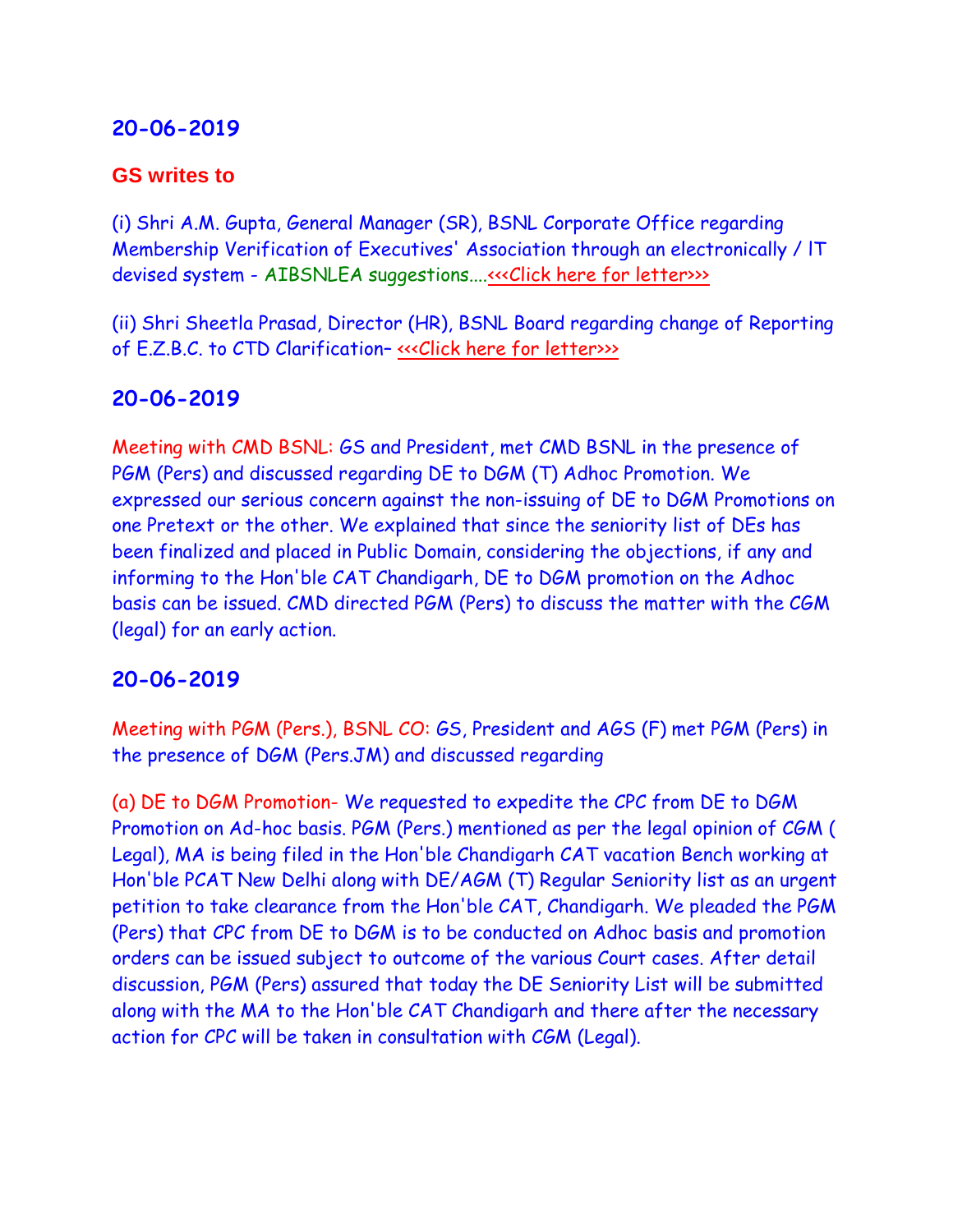(b) Utilization of MT Quota 336 CAO Posts- We requested to take the approval of BSNL Management Committee for utilization of 336 MT Quota CAO Posts for Adhoc promotions. PGM (Pers) informed that the file is under process for the approval of the Competent Authority.

(c) Consideration request transfers in the cadre of DGM (T): We requested PGM (Pers) to consider the request transfers in respect of DGMs who have completed two years tenure and also in the verge of retirement. PGM (Pers) assured to look in to the matter.

(d) Change of Reporting Structure of E.Z.N.C. from West Bengal Telecom Circle to Kolkata TD - Consideration of retention of Executives as per their options: We requested PGM (Pers) to consider the options received from 18 Executives from WB Circle for retention at WB Circle due to change of Reporting Structure of EZNC from WB Circle to Kolkata TD. PGM (Pers) directed the DGM (Pers-JM) to process the cases.

#### **20-06-2019**

Meeting with CGM (Legal), BSNL CO: GS, President and AGS ( F) met CGM (Legal) and discussed regarding Legal Opinion on DE to DGM(T) Adhoc Promotion. After some discussions, CGM (Legal) assured to discuss the matter with CMD BSNL.

### **20-06-2019**

#### **[<<<<](http://www.aibsnleachq.in/AUAB%20Circular%2020.06.2019.pdf)**Click here [for AUAB Circular dated ...20.06.2019>>>>](http://www.aibsnleachq.in/AUAB%20Circular%2020.06.2019.pdf)

#### **20-06-2019**

GS, President met Shri Arjun Ram Meghwal ji , Hon'ble Union Minister of State for Ministry of Parliamentary Affairs; and Ministry of Heavy Industries and Public Enterprises, New Delhi and welcomed / felicitated him and requested for arranging a meeting with Hon'ble MOC for BSNL revival , pay revision, pension revision and also invited him as Chief Guest in 6th All India Conference of AIBSNLEA at Vijawada. He assured to look into.

Click here for glimpses>>>> [<<Photo1>>>](http://www.aibsnleachq.in/328e18c3-e91f-4f60-bb91-1f8ef91842bf.jpg) [<<<Photo2>>>](http://www.aibsnleachq.in/ea8e4be1-ac6f-49d3-a25d-2a843b80751a.jpg) [<<<Photo3>>>](http://www.aibsnleachq.in/ea8e4be1-ac6f-49d3-a25d-2a843b80751a%20(1).jpg) [<<<Photo4>>>](http://www.aibsnleachq.in/9dfcf8d5-23bc-47fd-b428-056ba161281c.jpg)>>>>>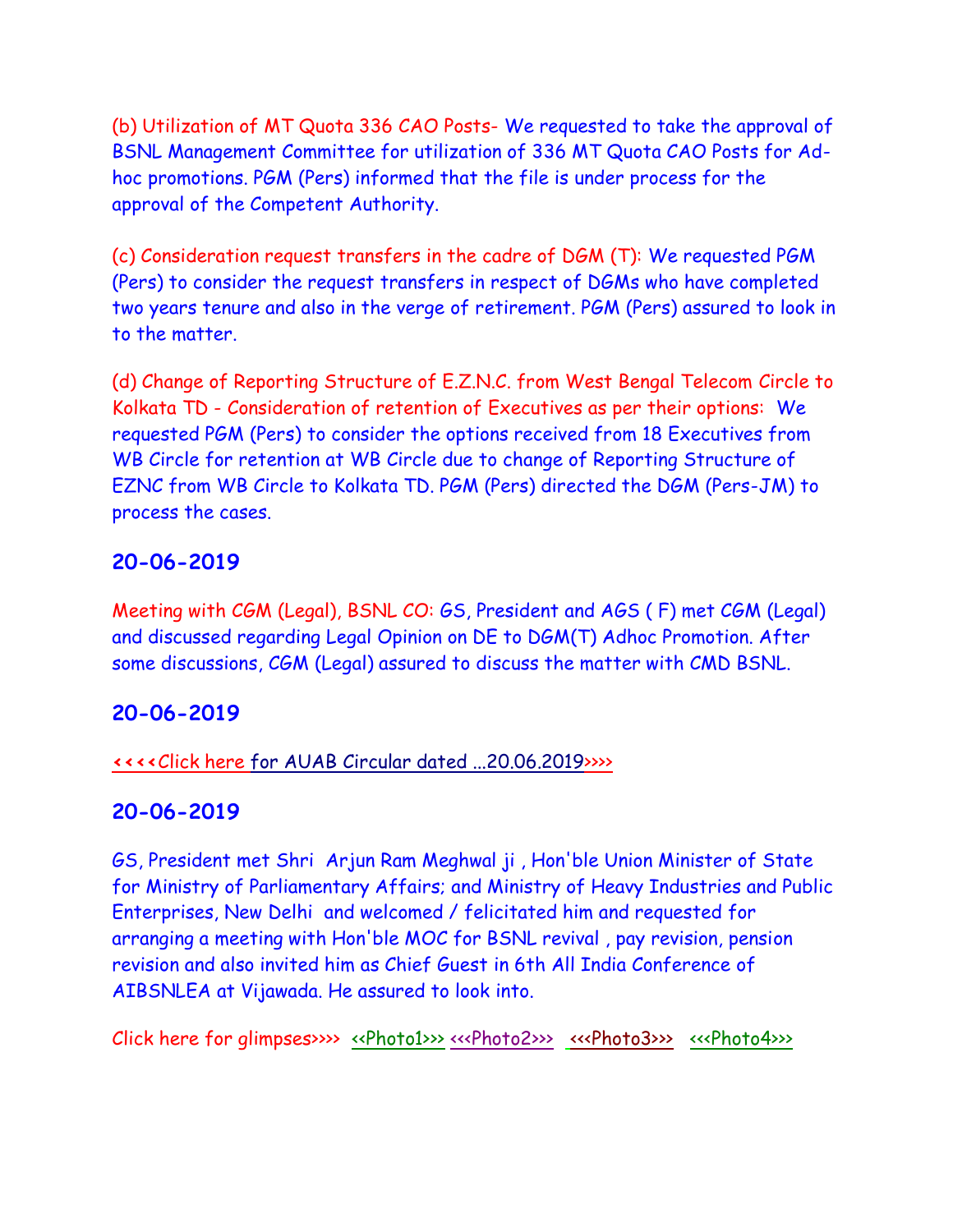### **18-06-2019**

Meeting with CMD BSNL : GS, President,AGS( Finance) met CMD BSNL and discussed regarding-

(A). Revival of BSNL- We inquired about the Hon'ble MoC efforts on Revival of BSNL/MTNL,CMD BSNL mentioned that Hon'ble MoC is continuously holding meetings in DOT in this regard. Govt wants that BSNL/MTNL should exist. He advised us that everybody should try to earn more revenue for BSNL.We explained that in field units due to nonavaibility of funds the electricity connections are being disconnected, rent to BTS landlords,vendors Payments are not being paid for the last 6-7 months,BSNL Pensioners medical bills are not being paid for the last two years and the Income –tax has been deducted without paying the bills etc.CMD BSNL appreciated our concern and further advice to increase the revenue and to bring the issues to kind notice of MOC.

(B). DE to DGM Promotion: We explained our serious concern against the nonissuing of DE to DGM Promotions on one Pretext or the other. We explained that since the seniority list of DEs has been finalized and placed in Public Domain ,considering the objections ,if any and informing to the Hon'ble CAT Chandigarh,the DE to DGM promotion on the adhoc basis can be issued.CMD assured to look into the matter and adviced us to meet and discuss with Director(CM/HR)for early issuance of the DGM Promotion.

(C). CAO to DGM (Finance): We requested to consider CAO to DGM(Finance ) Promotion to fill up about 26 DGM(Fin) vacant Posts by taking relaxation from MC in the eligibility criteria .We explained that there is no financial implications.CMD assured to look into the matter.

### **18-06-2019**

Meeting with Director (HR): GS, President AGS( Fin) and OS met Director (HR) and discussed regarding-

(A) DE to DGM Promotion- We requested Director (HR) to allow Promotion from DE to DGM Adhoc basis since the DE seniority has been published. Director (HR) after detailed discussions mentioned that he will discuss the matter with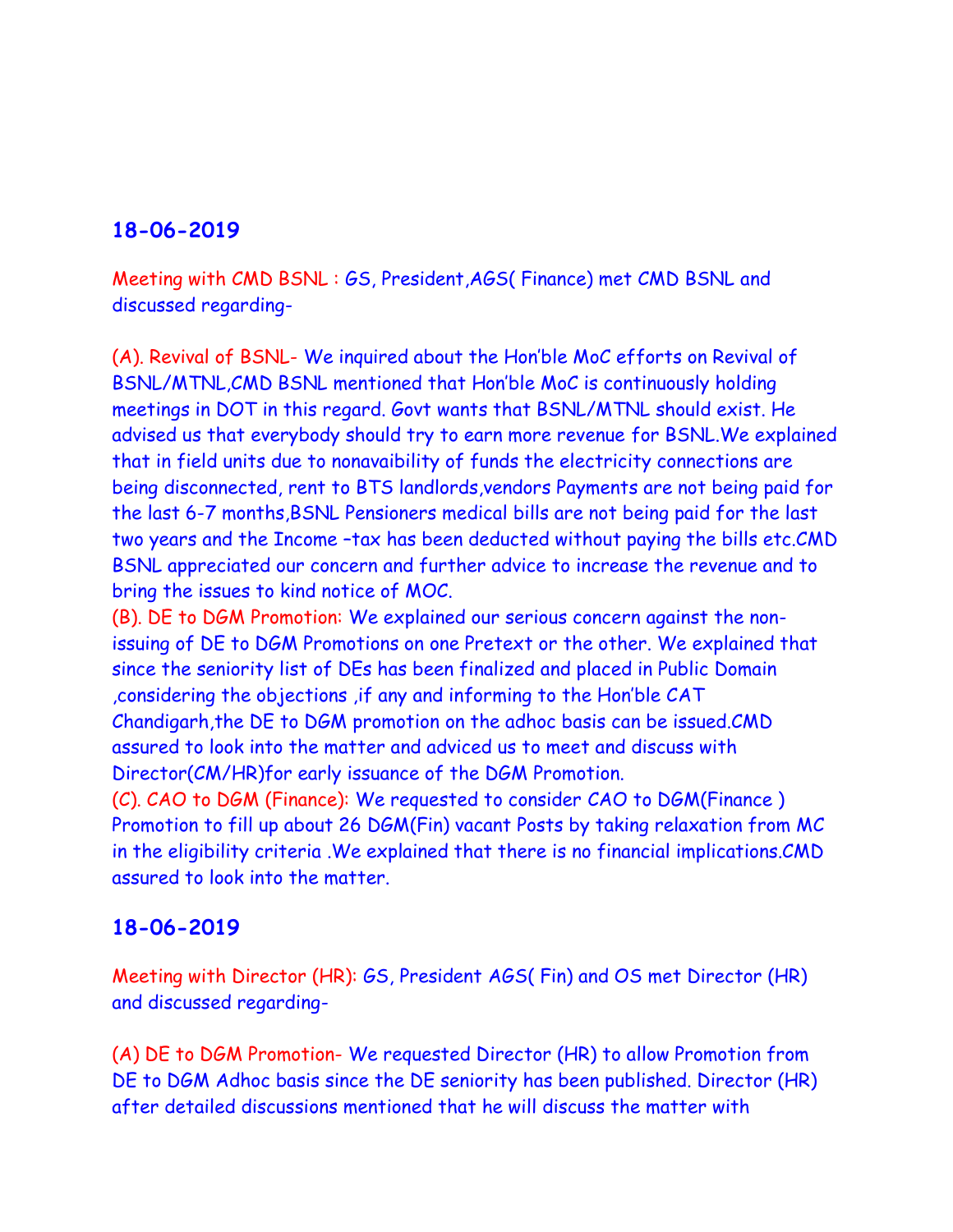PGM(Pers) by tomorrow for issuing early DGM Promotion orders. (B) CAO to DGM (Fin) - We requested to fill up 26 vacant DGM (F) posts by taking relaxation in the eligibility criteria from BSNL Management Committee . Director (HR ) assured to further put up the matter in the next MC meeting for approval to consider DGM(Fin) Promotion..

(C). Utilization of 50% MT Quota (336) CAO Posts to CAO adhoc promotions- We requested to take the approval of BSNL Management Committee for utilization of 50% MT Quota (336)CAO Posts for CAO Ad-hoc promotions. Director (HR) assured to look into the matter.

(D) EE(Civil) to SE(Civil) Promotions- We requested to consider the filling up of the vacant SE(Civil) posts from the EE(Civil). Director (HR) assured to look into the matter.

(E) Denial of First time bound Promotion received by BSNL executives of Kolkatta Telephones by the office of Pr CCA Kolkatta –causing reduction on Pension and Pensionsary benefits: We apprised Director (HR) that Pr CCA Kolkatta is denying of first time bound promotion after 5-years as per EPP provisions against this AIBSNLEA has requested to Sr DDG(Estt) DOT vide letter dated 29.08.2018 and with subsequent reminders which now DOT has reffered to BSNL CO seeking the comments against Pr CCA Kolkatta office objections on EPP Provisions. Director (HR) after some discussions assured to discuss the matter with PGM(Pers) for on early reply to DOT.

### **18-06-2019**

Meeting with Director Estt.-I and Estt-II DOT: GS, President met Director Estt-I and Director Estt-II DOT and discussed regarding (a) Mapping of BSNL Pay scales with  $7<sup>th</sup>$  CPC Pay scales for the pupose of CGHS Contribution Payment by BSNL Pensioners: Director (Estt-I) DOT informed that the Draft Proposal on mapping of BSNL Pay Scales with 7<sup>th</sup> CPC Pay scales has now been approved by the competent authority and within 2-3days the necessary orders will be issued by DOT and will be circulated to all concern for necessary action.

(b) Denial of First time bound promotion after 5 years whose pay scale is touching the minimum of the next higher pay scales as per EPP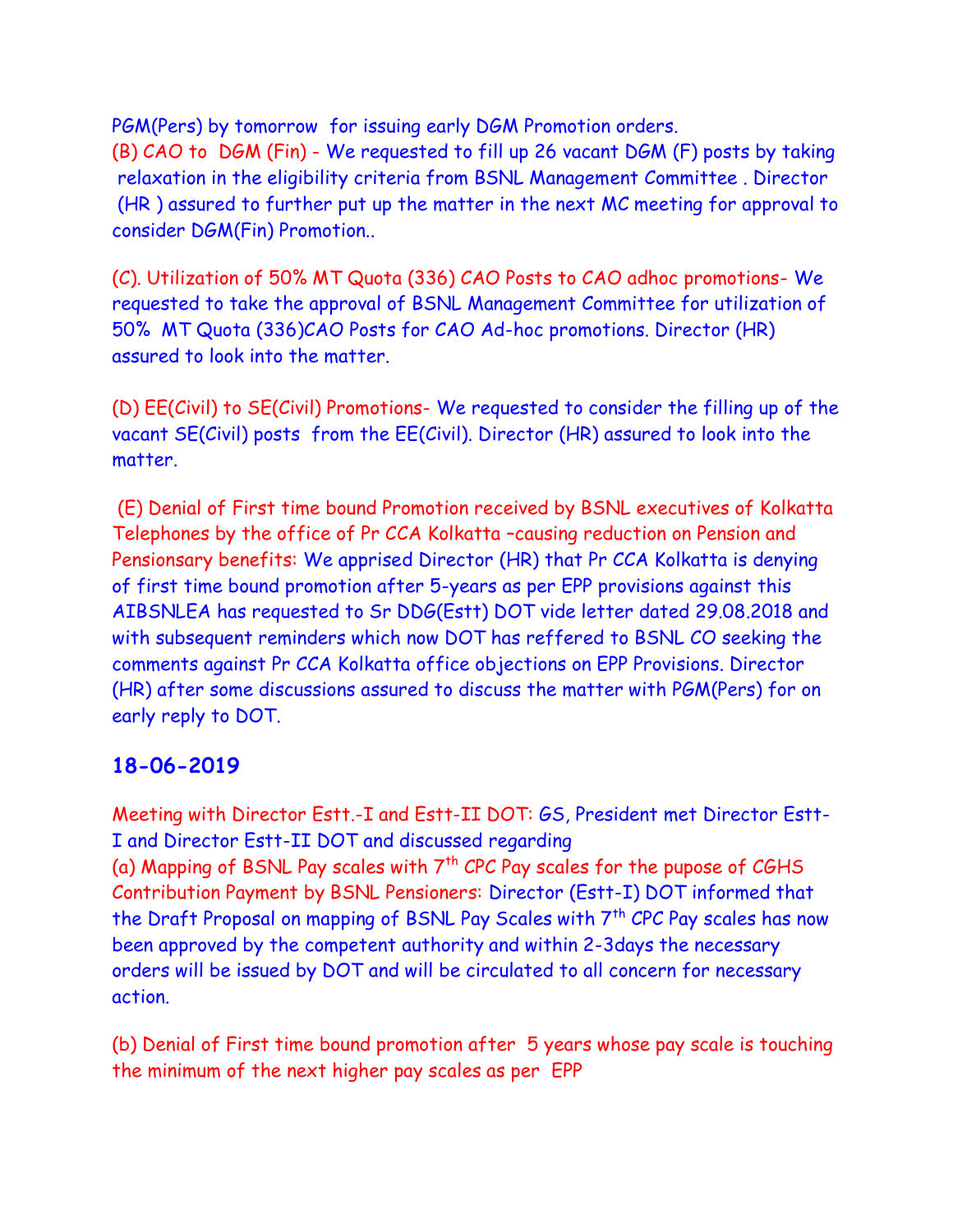- Director (Estt-II) informed that AIBSNLEA letter dated 29-08-2019 and subsequent reminders have been sent to BSNL CO for the comments on Pr CCA Kolkatta objections in this regard.He advised us to persue in BSNL CO for an early reply for necessary action in DOT.

Revival of BSNL: GS, President met some senior officers in DOT and discussed regarding Revival of BSNL.It is understood that Hon'ble MoC is seriously trying for the revival of BSNL/MTNL.The important issues for revival of BSNL are under consideration:-

(a) 4G spectrum allocation to BSNL needs 14000 crores support from Govt.

(b)VRS as per Gujrat Model as proposed earlier to the employees of 50 years age and above will be offered VRS which may need Rs 16000 crores from Govt.In addition to this 4-5 other proposals are also there.

(c) Monetization of non-core assets of BSNL/MTNL: This is under consideration through DIAPM.

All these issues are being taken up with cabinet for approval. Other HR issues i.e. Pay revision, Pension revision etc. will be taken up after the Revival of BSNL.

### **17-06-2019**

Meeting with PGM (Pers.), BSNL CO: GS, President and AGS ( F) met PGM (Pers) in the presence of DGM(Pers.SM) and discussed regarding

(a) DE to DGM Promotion- We requested to expedite the CPC from DE to DGM Promotion on Ad-hoc basis. PGM (Pers) mentioned that Pers. Branch has released the Seniority list of DE/AGM(T) Regular, including DGM (T) Adhoc, working on the post as on 01.05.2019 and promoted prior to 01.04.2018 as per Rule 206 for promotion to DGM (T) Adhoc in the Public Domain after approved by the Competent Authority and now the CPC from DE to DGM to fill up about 1350 DGM (Engg.) posts i.e., the vacancies up to the month Dec 2019 has been taken into account to conduct CPC . He also mentioned that as per the legal opinion of CGM ( Legal), MA is being filed in the Hon'ble Chandigarh CAT vacation Bench working at Hon'ble PCAT New Delhi along with DE/AGM (T) Regular Seniority list as an urgent petition to take clearance from the Hon'ble CAT, Chandigarh. After the clearance from the Hon'ble CAT, Chandigarh, the CPC from DE to DGM (Adhoc) will be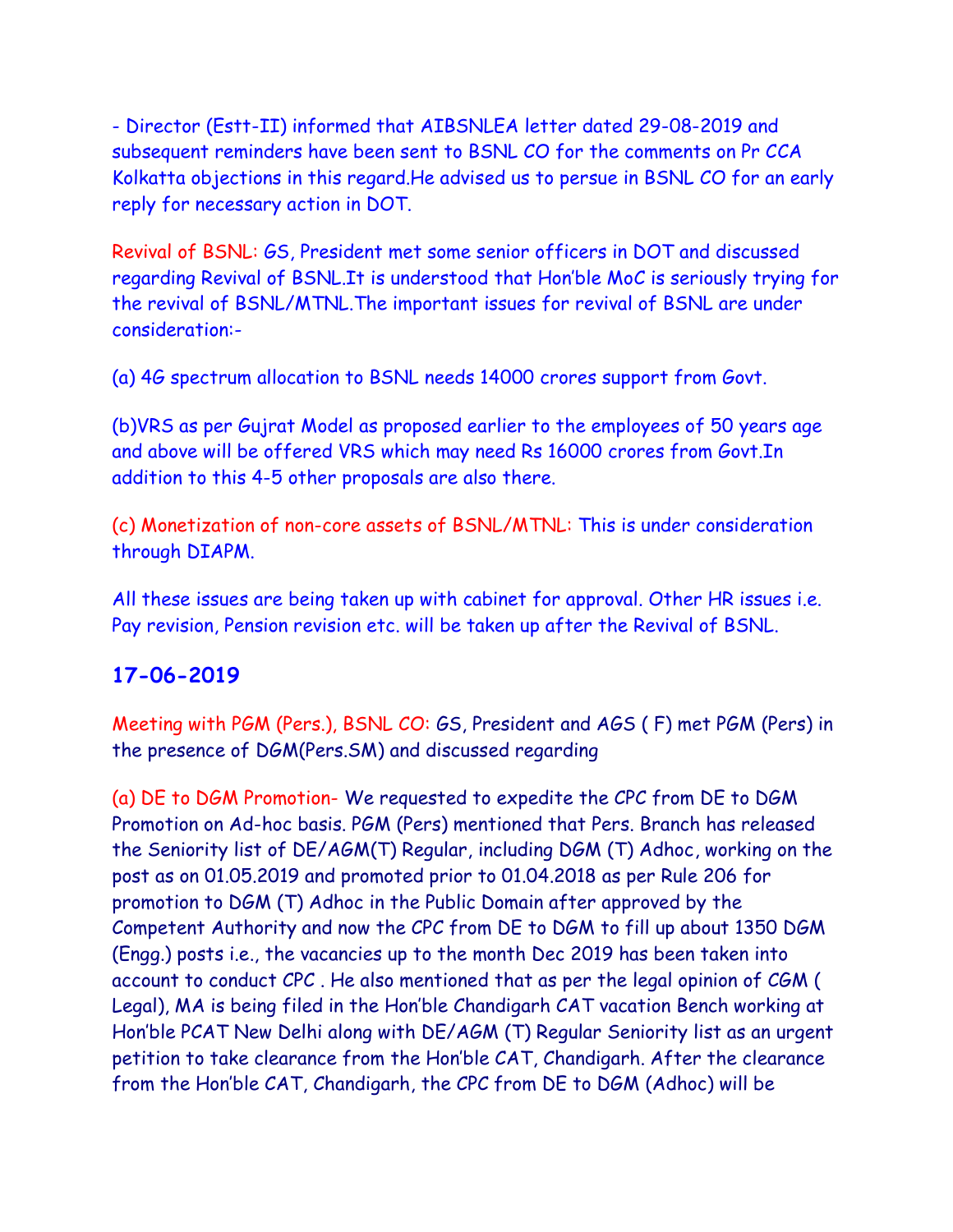conducted. We pleaded the PGM (Pers) that CPC from DE to DGM is to be conducted only on Adhoc basis and hence it may be conducted immediately and promotion orders can be issued subject to outcome of the various Court cases. After detail discussion, PGM (Pers) assured to look in to the matter and conduct the CPC shortly.

(b) Utilization of MT Quota 336 CAO Posts- We requested to take the approval of BSNL Management Committee for utilization of 336 MT Quota CAO Posts for Adhoc promotions. PGM (Pers) directed the DGM(Pers) to process the MC Note for approval in this regard.

(c) Consideration request transfers in the cadre of DGM (T): We requested PGM (Pers) to consider the request transfers in respect of DGMs who have completed two years tenure and also in the verge of retirement. PGM (Pers) assured to look in to the matter.

(d) Change of Reporting Structure of E.Z.N.C. from West Bengal Telecom Circle to Kolkata TD - Consideration of retention of of Executives as per their options: We requested PGM (Pers) to consider the options received from 18 Executives from WB Circle for retention at WB Circle due to change og Reporting Structure of EZNC from WB Circle to Kolkata TD. PGM (Pers) assured to look in to the matter.

(e) Allowing option in pay fixation to JAOs who came through 10% LICE quota: We requested the PGM (Pers.) to allow exercising the option in the pay fixation for JAO 2010 Batch 10% quota LICE candidates from the date of promotion as already given to JAOs of 40% of LICE quota 2010 batch. PGM (Pers.) informed that the matter is pending in Establishment Cell for comments. He assured an early action in this regard.

### **14-06-2019**

Pers. Cell of BSNL CO, New Delhi issued seniority list of AGM (T) Regular, including DGM (T) Adhoc, working on the post as on 01.05.2019 and promoted prior to 01.04.2018 as per Rule 206 for promotion to DGM (T) Adhoc .....

Click here for >>>> [<<<Letter>>>](http://www.aibsnleachq.in/seniority_list_AGM_Pers-I_14.06.20190001.pdf) [<<<List1>>>](http://www.aibsnleachq.in/1_seniority_list_agm1_481.PDF) [<<<List2>>>](http://www.aibsnleachq.in/2_seniority_list_agm_482_1046.PDF) [<<<List3>>>](http://www.aibsnleachq.in/3_seniority_list_agm1047_1629.pdf)>>>>>

**14-06-2019**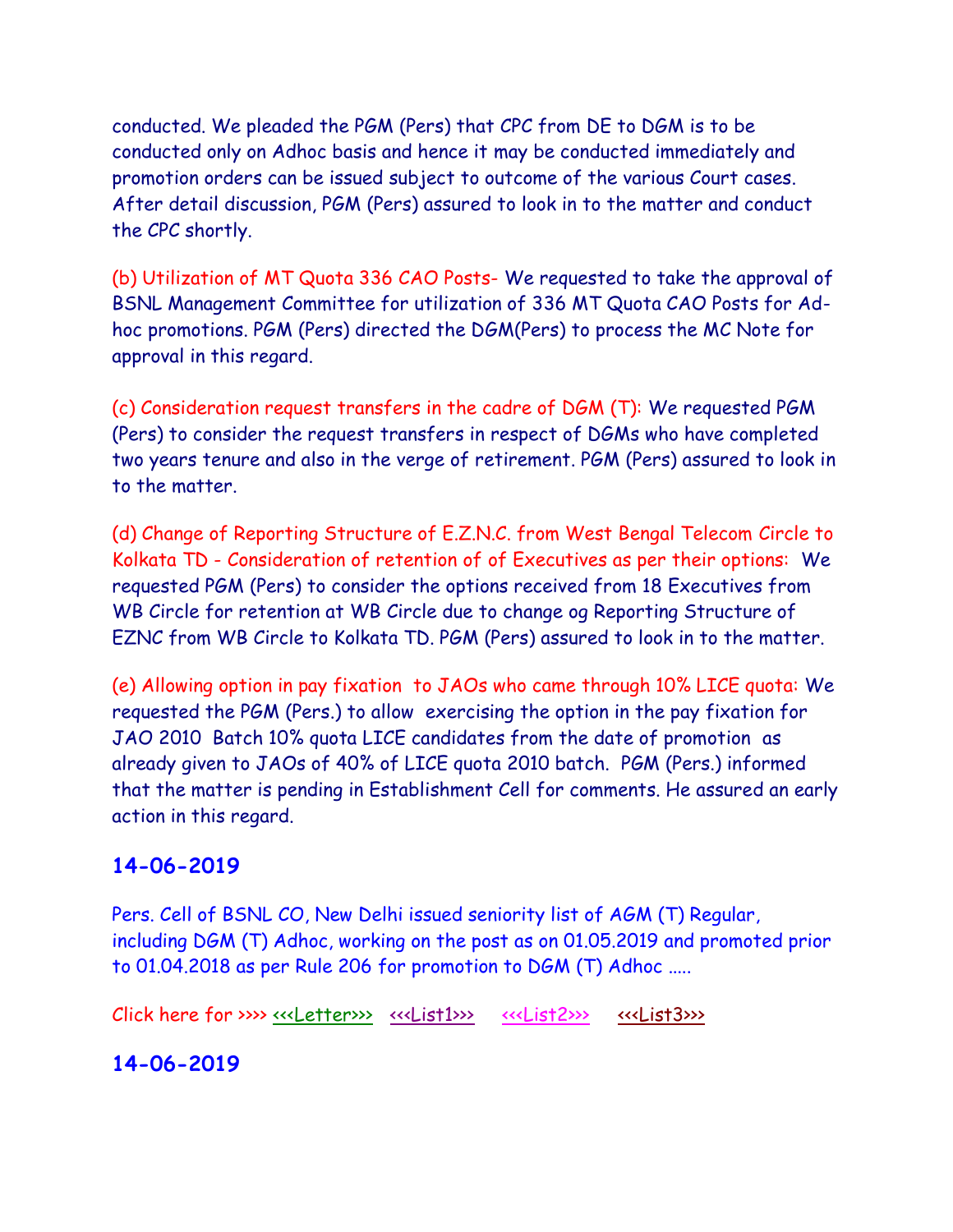Congratulations!.....**..** Due to active pursuation by CHQ retention order up to 21-12- 2020 of Com.Debabrata Dey , FS / AIBSNLEA,CTD has been issued by the competent authority. <<<<[<click to see letter>](retention%2013062019.pdf)>>> We are grateful to GS,AIP & OS(E) for their pursuation.

## **14-06-2019**

An Extended CEC Meeting will be held on 20-06-2019 at 11-00 AM. at Association Office,3A Chowringhee Place,Room 74. All Branch Secretaries, Presidents, CHQ and circle Office Bearers & CWC & CEC Members & delegates to 6th AIC are requested to attend the meeting sharply in time. «seclick to see notice [>](NOTICE%2020062019.pdf)>>>

No special C/L will be available for this purpose.

### **12-06-2019**

Meeting with Director(Fin.), BSNL Board: GS, AGS( F) and OS NORTH met Director (Finance) and discussed regarding-

(A). Revival of BSNL- We inquired about the discussions taking place in DoT regarding revival of BSNL. Director (Finance) confirmed that tomorrow in the Digital Commission meeting in DoT, the revival of BSNL is an agenda item wherein, the 4G spectrum allocation, monetization of BSNL lands and VRS etc may be discussed. He mentioned that Hon'ble MoC is very much concerned for the revival of BSNL/MTNL and he is continuously holding meetings with DoT/BSNL/MTNL Officers.

(B). Payment of Salary on due date- We explained our concern that salary to BSNL employees should be paid on due date keep them motivated. Also clearly payments of electricity bills to avoid disconnections and payment to vendors against AMC to maintain uninterrupted services Director (Finance) mentioned that he is equally concern for the payment of Salary on due date and other payments but the salary payment alone needs 1300 Crores and other payments 900 Crores per month, whereas monthly revenue collection is less then 1300 Crores. In case the other payments are released, salary may be delayed. However to meet this requirement, efforts are being made to take some funds from DoT, loan from banks etc. But taking bank loans can not be the permanent solution. He advised that by any means daily revenue collection has to be increased by reducing the expenses and fetching more and more revenue with the existing services. Banking sector is also reluctant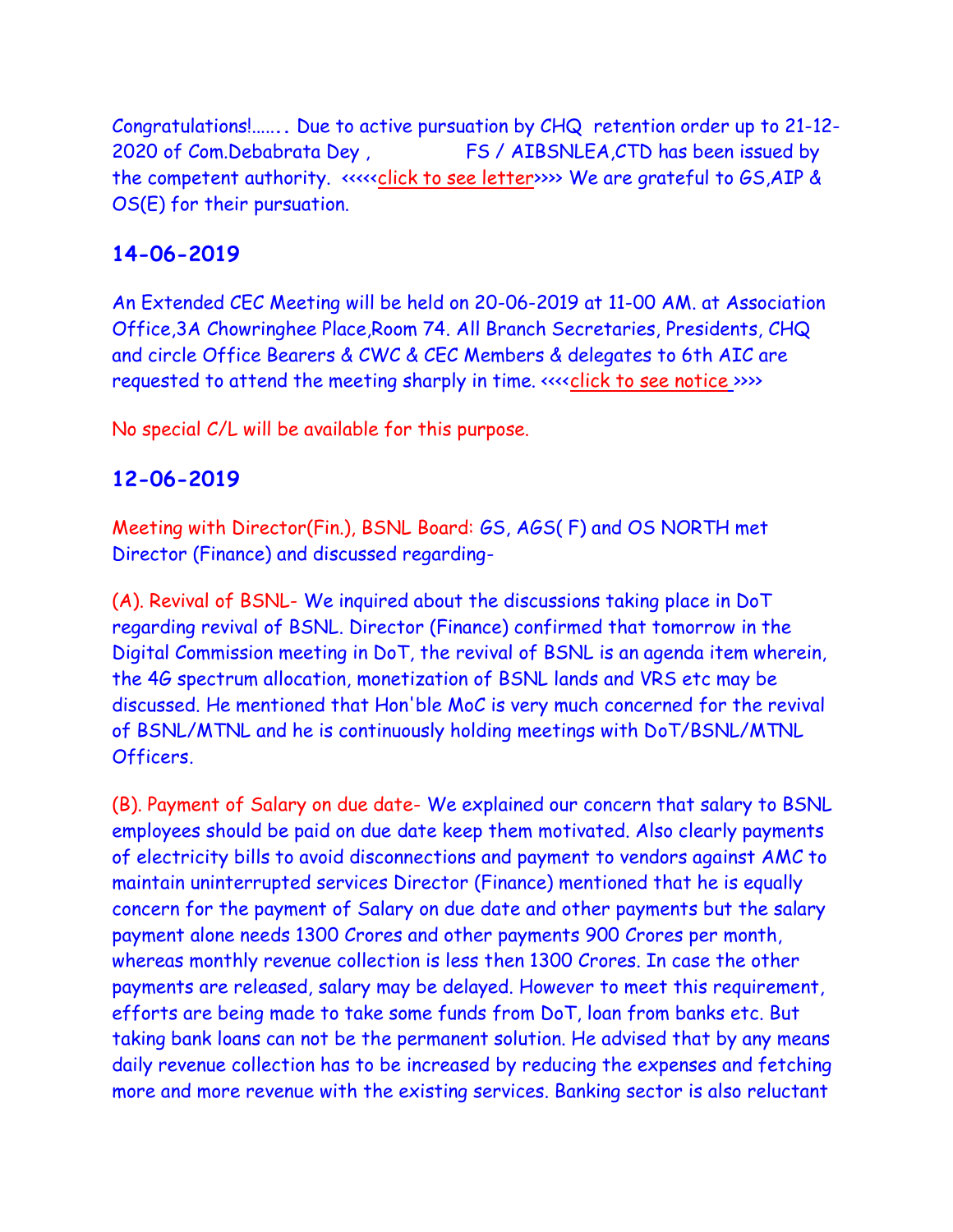in giving loan in the Telecom Sector due to huge NPA.

(C). Utilization of MT Quota 336 CAO Posts- We requested to take the approval of BSNL Management Committee for utilization of 336 MT Quota CAO Posts for Adhoc promotions. Director (Finance) assured to look into the matter.

(D) Filling up of the DGM (F) Vacant Posts- We requested to fill up 26 vacant DGM (F) posts by getting relaxation in the eligibility criteria from BSNL Management Committee . Director (Finance) informed that efforts are being made to bring the matter in tomorrow BSNL Management Committee meeting. He assured an early action in this regard

### **12-06-2019**

Meeting with PGM(Pers.), BSNL CO: GS, AGS( F) and OS NORTH met PGM (Pers) and discussed regarding-

(A) DE to DGM Promotion- We requested to expedite CPC from DE to DGM Promotion on Ad-hoc basis. PGM (Pers) informed that the DE Seniority list has been approved by the competent Authority and now the CPC from DE to DGM to fill up about 1350 DGM(Engg.) posts will be expedited shortly. He explained that the vacancies upto the month Dec 2019 has been taken into account to conduct CPC . We requested to give posting all the DGMs on promotion in the same circle, where the vacancies are available and excess DGMs may be accommodated in the nearby circles to save the TA/DA account. PGM (Pers) assured to look into the matter. If in case everything goes smoothly, we may expect DE to DGM Promotion in the beginning of next week.

(B). Utilization of MT Quota 336 CAO Posts- We requested to take the approval of BSNL Management Committee for utilization of 336 MT Quota CAO Posts for Adhoc promotions. PGM (Pers) assured to look into the matter.

(C) Filling up of the DGM (F) Vacant Posts- We requested to fill up 26 vacant DGM (F) posts by getting relaxation in the eligibility criteria from BSNL Management Committee . PGM (Pers) informed that efforts are being made to bring the matter in tomorrow BSNL Management Committee meeting. He assured an early action in this regard.

### **06-06-2019**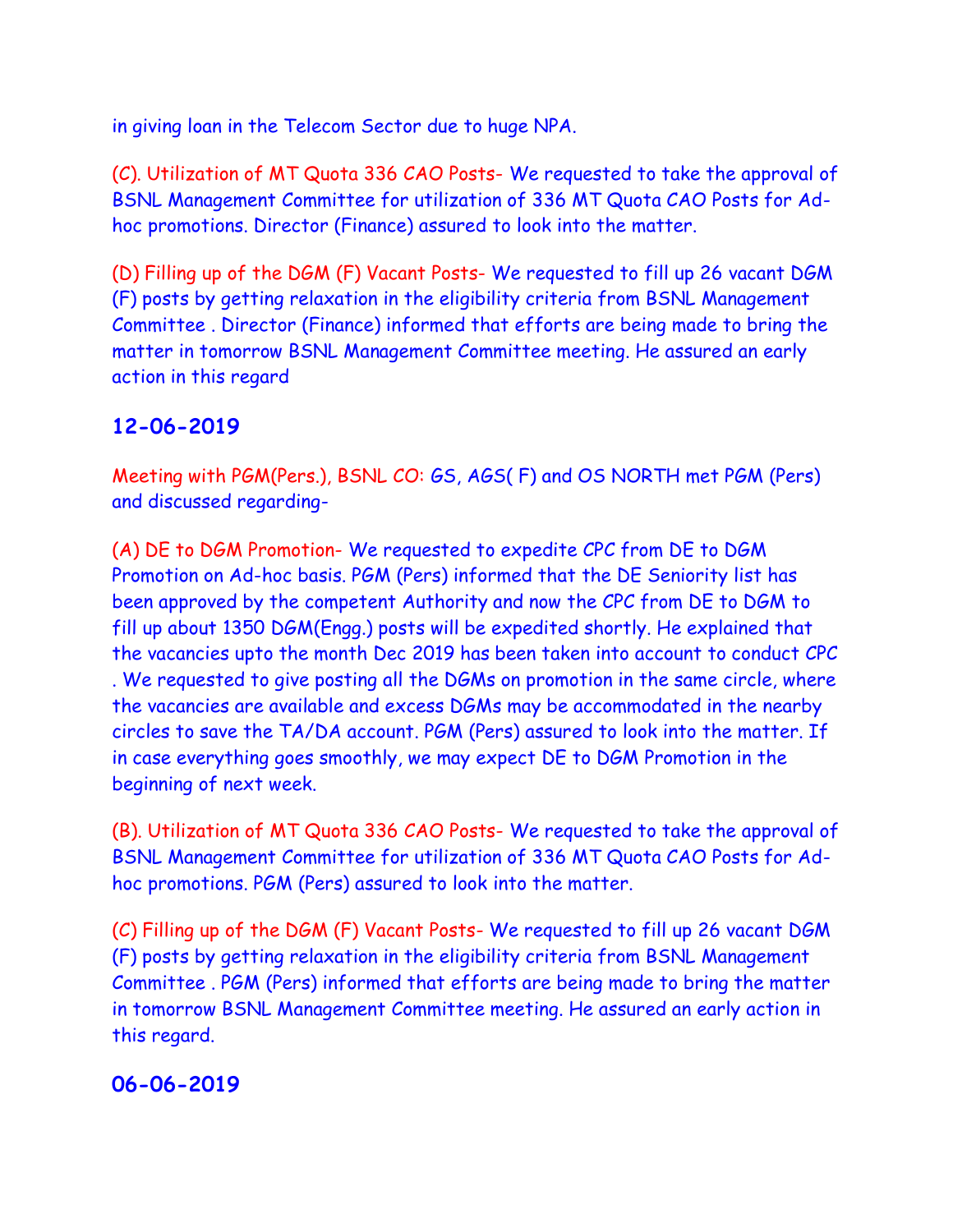Meeting with PGM (Pers), BSNL CO & DGM(Pers.J.M): GS, President met PGM (Pers.) and & DGM(Pers-SM) and discussed regarding

(a) DE to DGM promotion: We requested to expedite CPC from DE to DGM promotion to fill up all the vacant DGM (T) posts. PGM (Pers.) informed that as per the direction given by Hon'ble CAT Chandigarh seniority list of SDEs have been prepared and published on intranet portal .now the DE seniority list has been finalised and being sent to the Competent Authority for approval. After receiving the approval the seniority list of DEs will be uploaded on intranet portal and both the seniority lists will be submitted to the Hon'ble CAT Chandigarh for intimation and thereafter only, the CPC will be expedited. We further requested for early action in this regard.

(b) CPC from CAO to DGM (Fin): We requested to fill up 26 vacant DGM(F) post by getting relaxation in the eligibility criteria from the Management Committee. PGM(Pers.) assured to process the case for relaxation in eligibility criteria to the Management Committee shortly . PGM (Pers) assured an early action in this regard.

(c) Utilization of 50% MT (internal ) of CAO post quota to the seniority quota : We further requested PGM(Pers.) to include the proposal of the utilization of 50% MT Internal quota of CAO posts numbering 336 posts to the seniority quota on Ad-hoc basis in the Agenda of the next Management Committee meeting of BSNL Board. PGM (Pers.) assured to submit the proposal to the Management Committee for consideration and approval.

(d) Consideration of Request /Modification/Cancellation of transfer orders in the cadre of DGM/DE/SDE/AO: We requested PGM (Pers.) to consider the Request /Modification/Cancellation of transfer orders in the cadre of DGM/DE/SDE/AO under genuine Medical grounds/Immunity grounds. PGM(Pers.) assured to consider the cases.

#### **06-06-2019**

Meeting with CMD BSNL: GS, President met CMD BSNL and discussed regarding

(a) DE to DGM Promotion: We requested CMD BSNL to approve the re-casted final Seniority list of DEs and early issuance of DE to DGM (T) Promotion orders on Adhoc basis. CMD BSNL assured to discuss the matter with PGM (Pers.) for early issuance of the promotion orders.